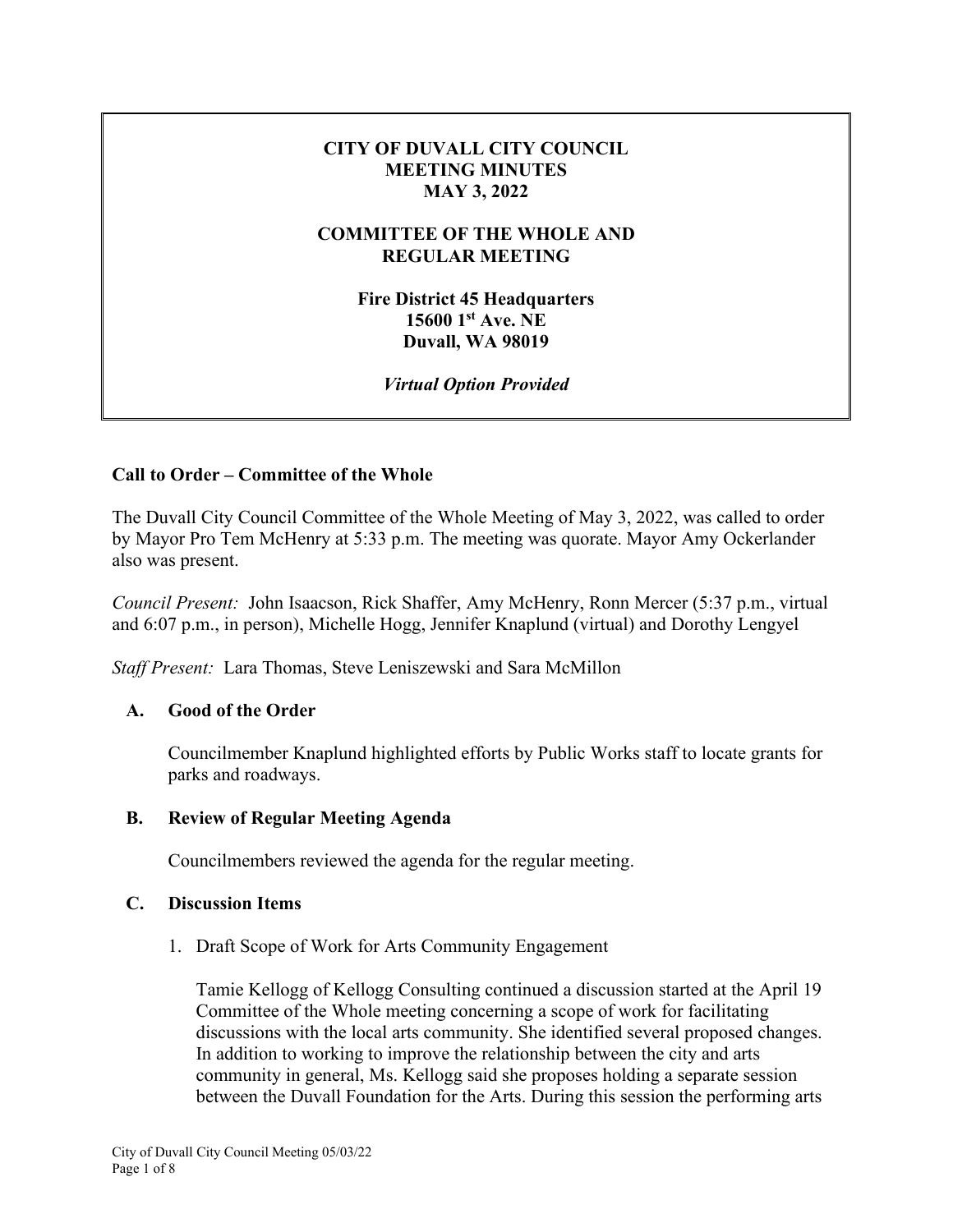center would be the main topic of discussion. Another added work item is evaluating the City's preparedness for development of a strategic arts plan and developing a scope of work. A survey also is now a part of the proposed work scope.

The Council discussed options for how the process of engaging with the arts community would be performed. Ms. Kellogg said conducting meetings privately could provide for a more candid conversation, but the general Council consensus was that while not required, meetings should be conducted in public. At least three Councilmembers should participate, but more could participate if interested.

Councilmember Lengyel said the City of Duvall has a long history of supporting the arts and the Duvall Arts Foundation. This nonprofit would need assistance for a performing arts center. Councilmembers discussed the possibility of meeting with the foundation's executive team.

Community Development Director Thomas discussed a current lack of staffing resources for supporting arts strategic plan implementation. The Council will need to decide who will manage the project. Councilmembers discussed program costs. The arts foundation could provide some funding for this engagement effort. Director Thomas said staff can request foundation input on cost. The scope of work with Kellogg Consulting will now be finalized and presented at a regular Council meeting May 17, 2022, for final action.

2. Community Development Department Staffing

Director Thomas reviewed current staffing levels and department structure, and changes proposed. She showed a diagram of the services the department provides. Currently the Assistant Planner/Permit Specialist position is a limited term employee, and Director Thomas proposed converting the position to permanent full time status. A term limited Planning Manager position would assist the City in mandated longterm planning efforts. The employee working in the Senior Planner position is requesting to change the position from 1.0 to .5 remote. A new full time Associate Planner position is needed, she said.

Councilmembers discussed the differences between a limited term employee and a full-time employee. Director Thomas said one of the reasons the Assistant Planner was created as a limited term employee is the City was uncertain about the effect of the pandemic on revenue. The Council discussed budget considerations. Development revenue streams are stable, reserves are fully funded, and the City is in a good financial position long term, Mayor Ockerlander said. Long range planning is an investment in the community. Councilmembers talked about long term impacts.

3. City Administrator Recruitment Process

The Council deferred discussion of this item to the regular meeting.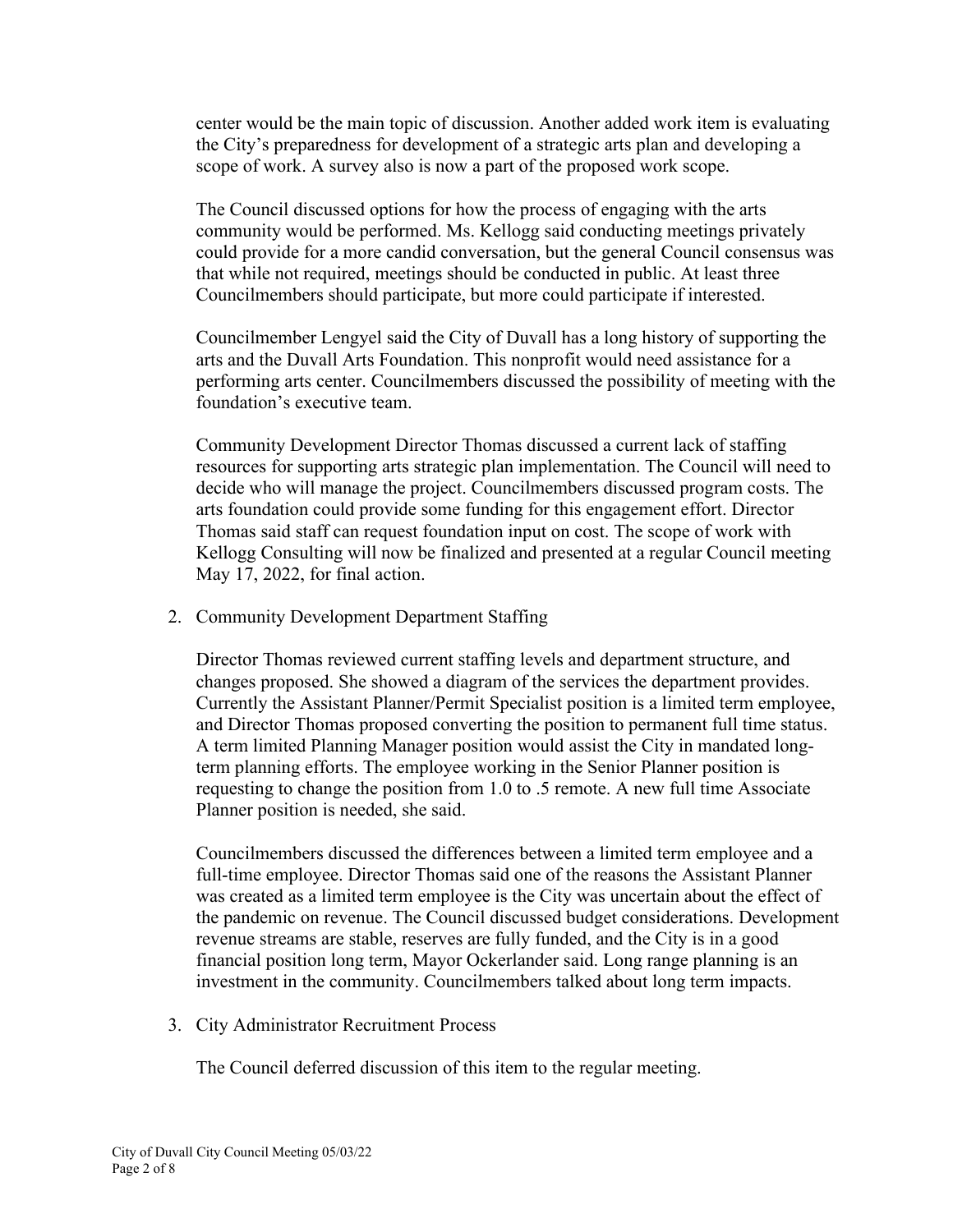### **D. Reports and Planning**

Councilmembers reviewed upcoming agenda items as a written report.

### **Committee Adjournment**

The City Council Committee of the Whole meeting adjourned at 6:58 p.m.

# **Call to Order – Regular Meeting**

The Duvall City Council Regular Meeting of May 3, 2022, was called to order by Mayor Amy Ockerlander at 7:00 p.m. The meeting was quorate.

*Council Present*: John Isaacson, Rick Shaffer, Amy McHenry, Ronn Mercer, Michelle Hogg, Jennifer Knaplund (virtual) and Dorothy Lengyel

*Staff Present*: Lara Thomas, Steve Leniszewski, Josh Erskine, Daniel Kenny and Sara McMillon

### **A. Flag Salute**

Mayor Ockerlander led the flag salute.

### **B. Roll Call**

City Clerk McMillon conducted roll call.

# **C. Additions and Corrections to the Agenda**

*It was moved by McHenry to add Agenda Bill 22-37 and Agenda Bill 22-38 to the agenda. The motion carried (7 ayes).*

The Council added AB22-37, "Purchase and Sale Agreement," and AB 22-38, "Clarify Use of ARPA Funds" to the agenda under the "New Business" heading.

# **D. Adoption of the Agenda**

*It was moved by McHenry to approve the agenda. The motion carried (7 ayes).*

The Council approved the agenda for the May 3, 2022, regular meeting as amended.

#### **E. Comments from the Audience**

No public comment was provided.

#### **F. Consent Agenda**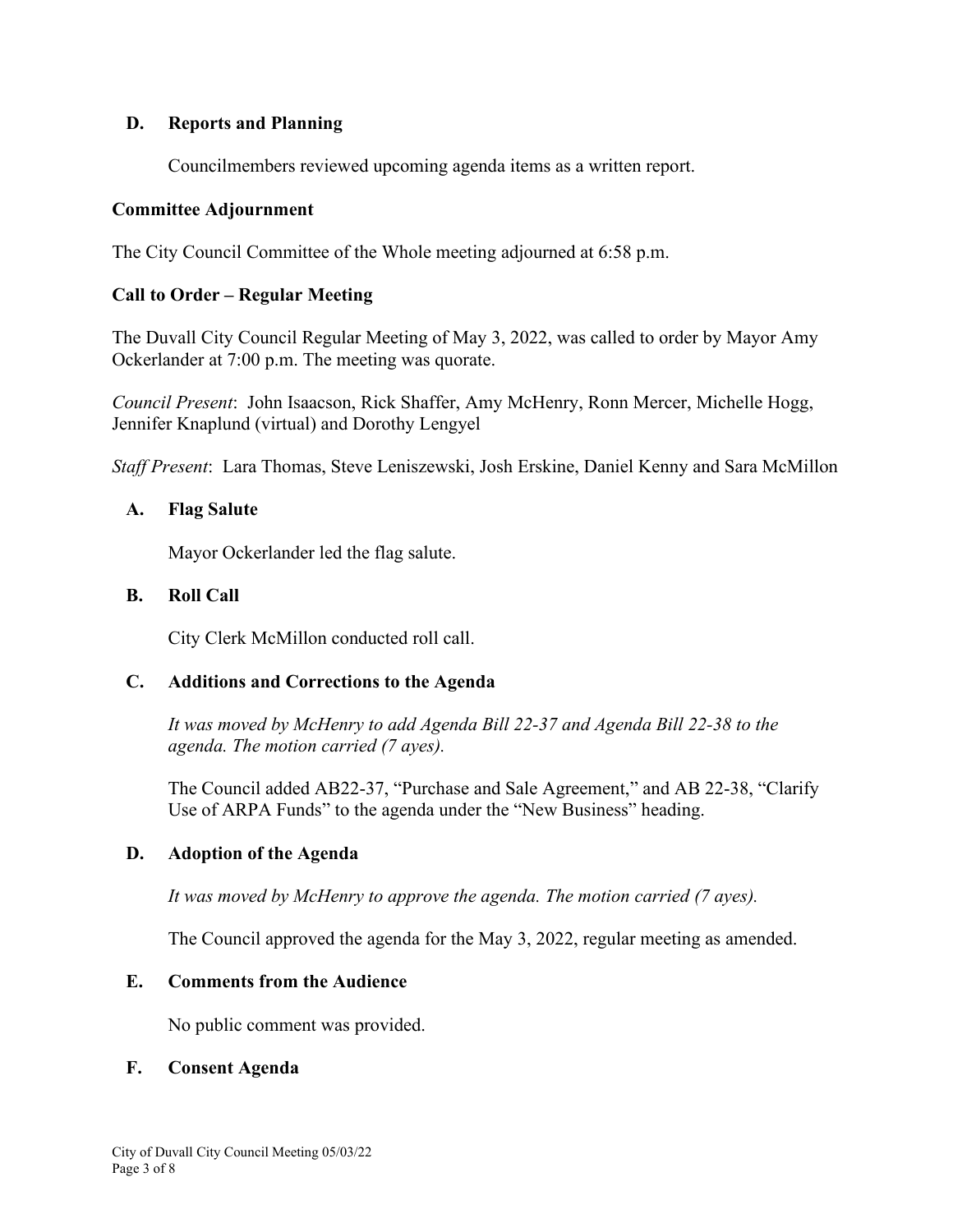*It was moved by McHenry to approve the consent agenda. The motion carried (7 ayes).*

The Council approved:

- 1. Minutes for Committee of the Whole and Regular Meetings April 19, 2022;
- 2. Payroll and Claims Approval in the Amount of \$337,252.36;
- 3. AB22-30 Resolution Revising Council Rules of Procedure; Resolution 22-12, a resolution of the City Council of the City of Duvall, Washington, amending the Duvall City Council Procedures Manual; and repealing Resolution 15-09;
- 4. AB22-32 Appointment to Planning Commission; appointing Chelsea Shapiro to City of Duvall Planning Commission Position No. 2, an unexpired term ending in 2025; and
- 5. AB22-33 Appointment to the King County Library Board. appointment of Karen Smith to the Duvall Library Board Position 5, a vacant three-year term expiring December 31, 2022.

#### **G. Scheduled Items**

1. Mayor's Report

Mayor Ockerlander thanked staff and volunteers for the Earth Day and Arbor Day event. She reported that Sound Cities Association is conducting a search for a new executive since Deanna Dawson was hired as chief executive of the Association of Washington Cities or AWC. Mayor Ockerlander discussed a Washington state Governor's pandemic task force. She said the jobs market currently has a record number of job openings, which makes it difficult for the City to recruit. Registration is now open for the AWC annual conference.

2. King County Fire District 45 Report

Fire Chief Erskine reported there were 356 calls for response year to date. During April the fire district performed 95 call responses, with 72 from the downtown station, and 20 from the Cherry Valley station. The district is anticipating an 11% increase due to population growth and greater activity due to lifting of pandemic restrictions. Fire season has started early nationwide. Free bike helmets from the fire district were distributed at Earth Day and will be distributed again at Duvall Days. Chief Erskine answered Council questions concerning response numbers.

3. Duvall Police Report

A police report was unavailable at this meeting.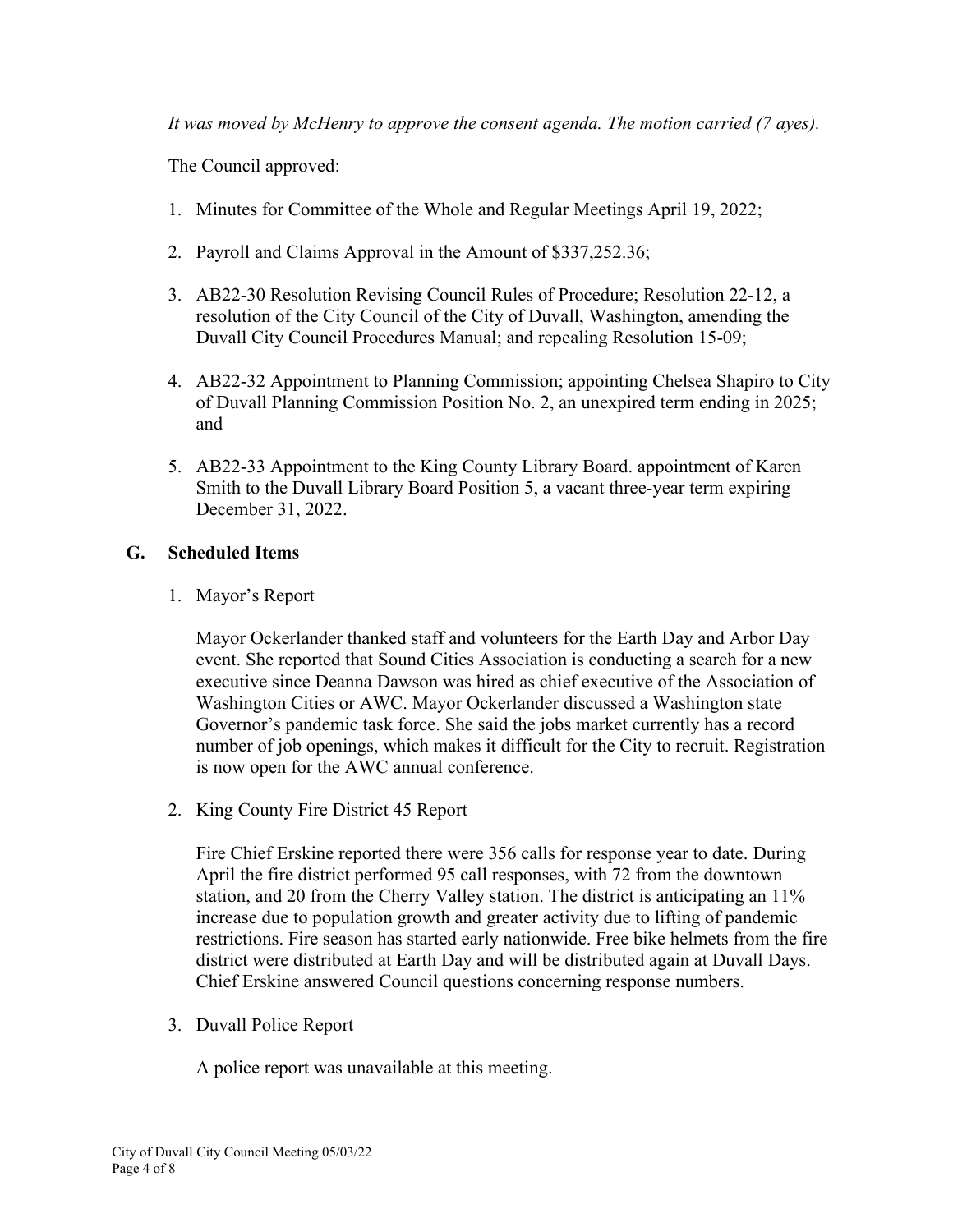- 4. Council Committee Reports
	- a. Finance and Administration
		- i. Procurement Policy Update

Mayor Pro Tem McHenry reported on the status of the update.

b. Land Use

Councilmember Hogg said at the most recent meeting the committee discussed an upcoming Comprehensive Plan update and will continue this discussion at the next meeting.

c. Public Safety

Councilmember Shaffer provided update on police staffing recruitment.

d. Public Works

Councilmember Shaffer said the committee will meet next week.

- e. Ad-Hoc Committees
	- i. Council Procedures Update/Code of Conduct

Councilmember Hogg said the committee will meet Monday, May 9, at 12:30 p.m.

5. Other Council Reports

Mayor Pro Tem McHenry said the next Council Chat event will be Friday, May 20, at Grateful Bread in downtown Duvall.

6. Administration

Deputy City Administrator Thomas reported staff has solicited proposals from seven firms to conduct a recruitment to fill a vacant City Administrator position. The recruitment process may take four months to complete. The process could involve interviews from the Council and staff, and community input.

The Duvall Cultural Commission is meeting. Kass Holdeman is a contractor who is working with the group. Commissioners are discussing one or two projects they might accomplish this year.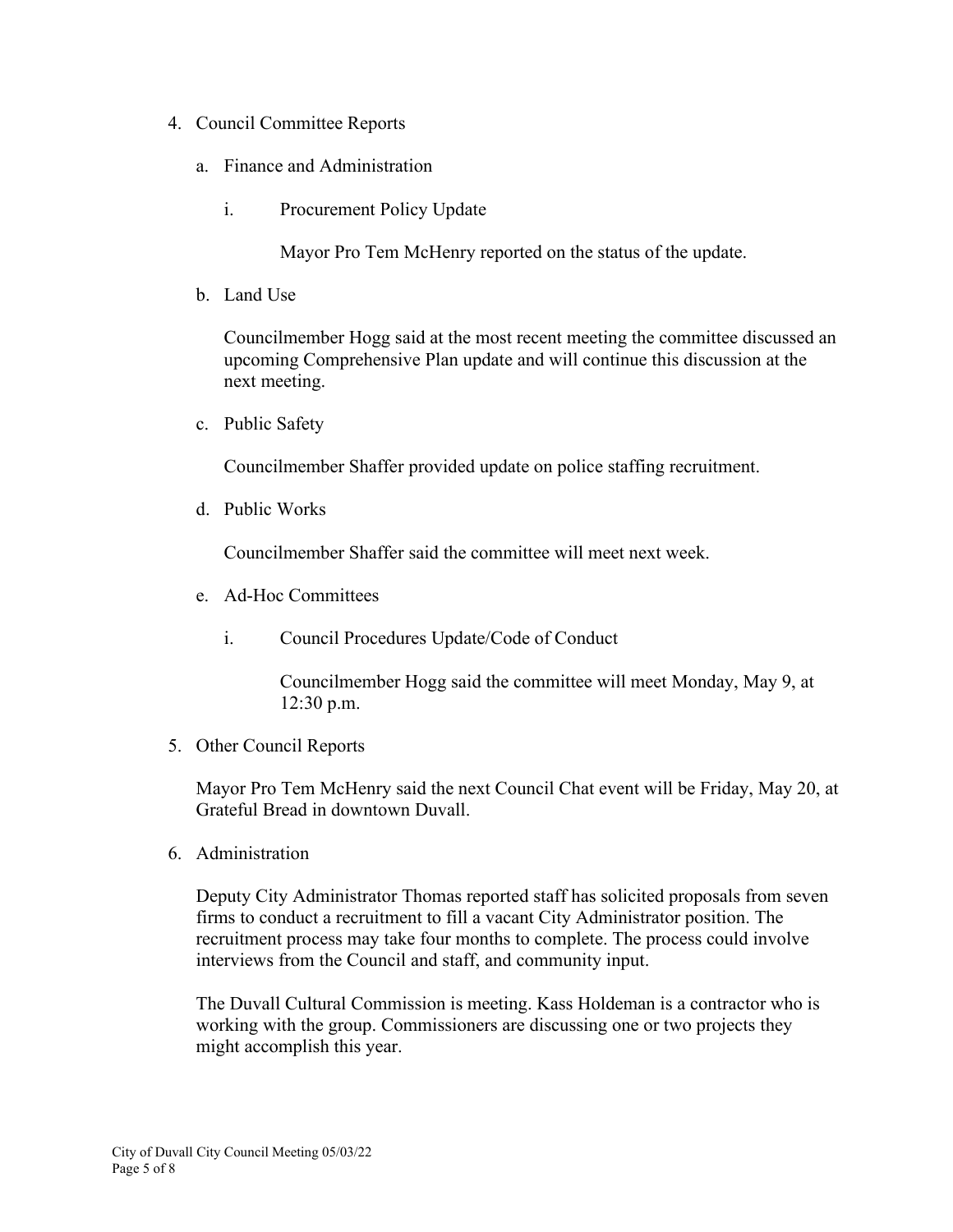Director Thomas said the Public Works and Finance and Administration committees will need to fill vacancies created when Councilmember Lengyel steps down from the Council on May 5.

#### **H. Special Presentations**

1. Proclamation of Annual Kids to Parks Day

Mayor Ockerlander proclaimed May 21, 2022 as Kids to Parks Day in the City of Duvall.

# **I. Public Hearings**

No public hearings were scheduled.

### **J. Unfinished Business**

There was no unfinished business.

#### **K. New Business**

1. AB22-34 Resolution Temporarily Waiving Facility Rental and Stage Use Fees and Deposits for Pandemic Recovery

Mayor Ockerlander said the resolution presented waives facility rental and stage use fees and deposits to support the community during a time of re-emergence from the pandemic. City Clerk McMillon said originally the waiver was proposed to apply to community groups and nonprofits only, but following legal guidance from the City Attorney, the proposal was changed to be a waiver for all city residents. City Attorney Kenny advised against content-based regulations. Councilmembers expressed consensus that they did not want the waiver to apply to private events, and Mr. Kenny said the waiver could apply to all  $501(c)(3)$  nonprofit groups.

The Council discussed cost for maintaining facilities. Waiving deposits may result in unreimbursed damages. Councilmember Isaacson suggested a possible limit on the total amount of discount provided.

*It was moved by Councilmember Isaacson to approve AB22-34 waiving facility rental and stage use fees and deposits for pandemic recovery. The motion failed (1 aye).*

*It was moved by McHenry to reconsider this issue at the next meeting. The motion carried (6 ayes).*

Mayor Ockerlander said the Council will submit any recommendations to the City Clerk by Tuesday, May 10, to be considered at the regular meeting May 17.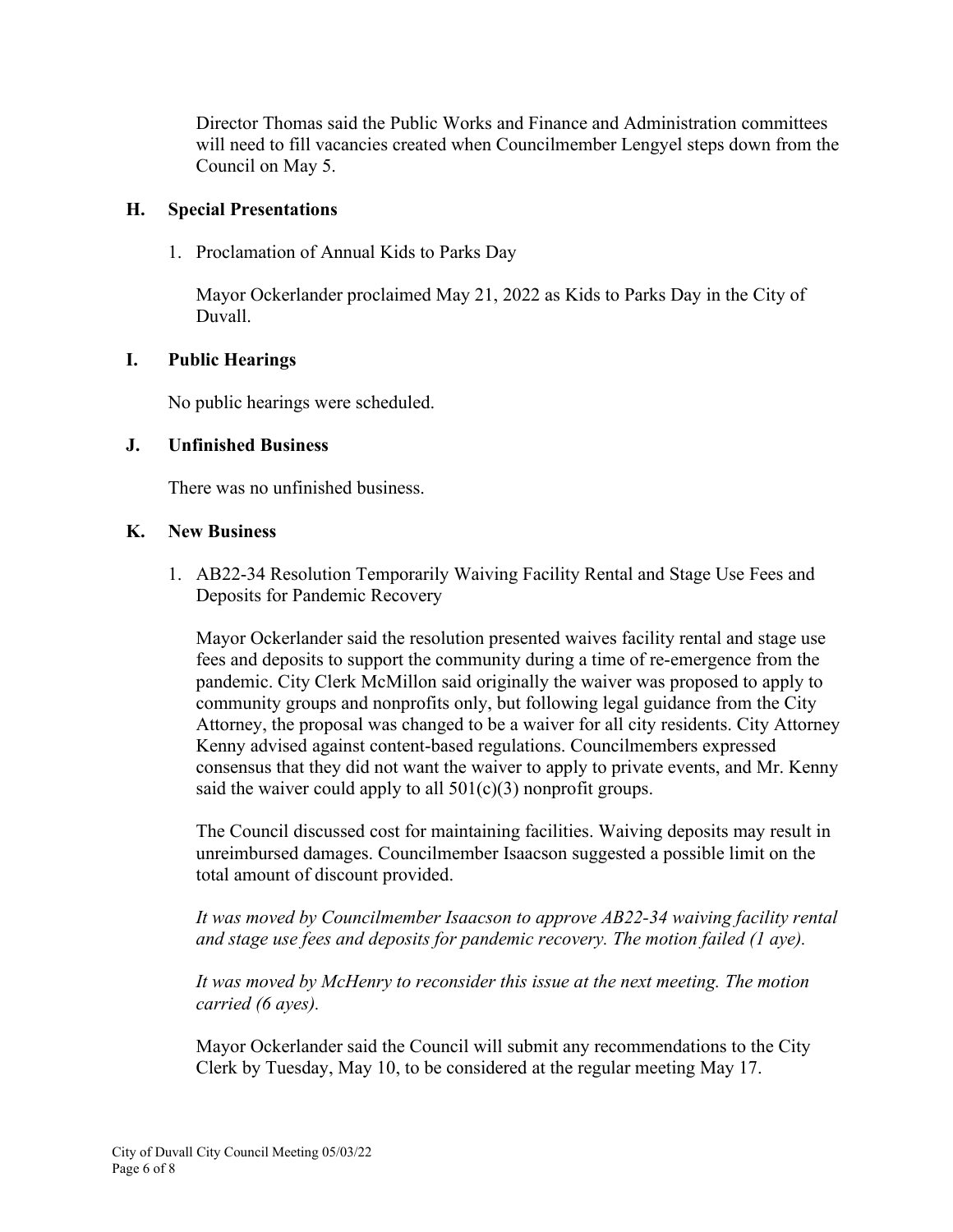2. AB22-35 Toll Phase III/IV The Ridge at Big Rock Affordable Housing Covenant

Councilmembers reviewed a "Covenant Restricting Resale and Option to Purchase and Assignment of Rents" for the Ridge at Big Rock development. Community Development Director Thomas said staff worked with A Regional Coalition for Housing or ARCH on the agreement, which facilitates affordable housing. The Council discussed affordable housing in general.

3. AB22-36 Community Development Department Staffing Request

Director Thomas commented on the request for staffing reviewed at the Committee of the Whole meeting earlier in the evening.

*It was moved by Councilmember Hogg to suspend the rules and approve AB 22-36, converting the Assistant Planner/Permit Specialist position from LTE to FTE as presented. The motion carried (7 ayes).*

4. AB22-37 Purchase and Sale Agreement

Director Leniszewski said King County has offered to sell a parcel of land to the City prior to auctioning through foreclosure for nonpayment of taxes. This parcel could aid in road stabilization or reconstruction in the future and would only cost \$1,602.46. The property is adjacent to the historic Dougherty Farmstead, so the City has an interest in maintaining the land.

*It was moved by Councilmember Isaacson to approve AB22-37, authorizing the Mayor to sign a purchase and sale agreement for potential future roadway realignment or reconstruction of parcel 1326069200 in King County. The motion carried (7 ayes).*

5. AB22-38 Clarify Use of ARPA Funds

Director Leniszewski said staff inadvertently omitted one portable lighting tower from the Council's previous approval of expending ARPA funds. He said he would like authorization to purchase the one additional tower for \$5,000.

*It was moved by Councilmember Shaffer to approve AB22-38 authorizing the purchase one additional light stand. The motion carried (7 ayes).*

6. Recognition of Councilmember Lengyel

Councilmembers honored Councilmember Lengyel for service. She resigned from Council Position No. 7 with an effective date of May 6, 2022 and had served on the Council since June of 2019.

#### **L. Executive Session**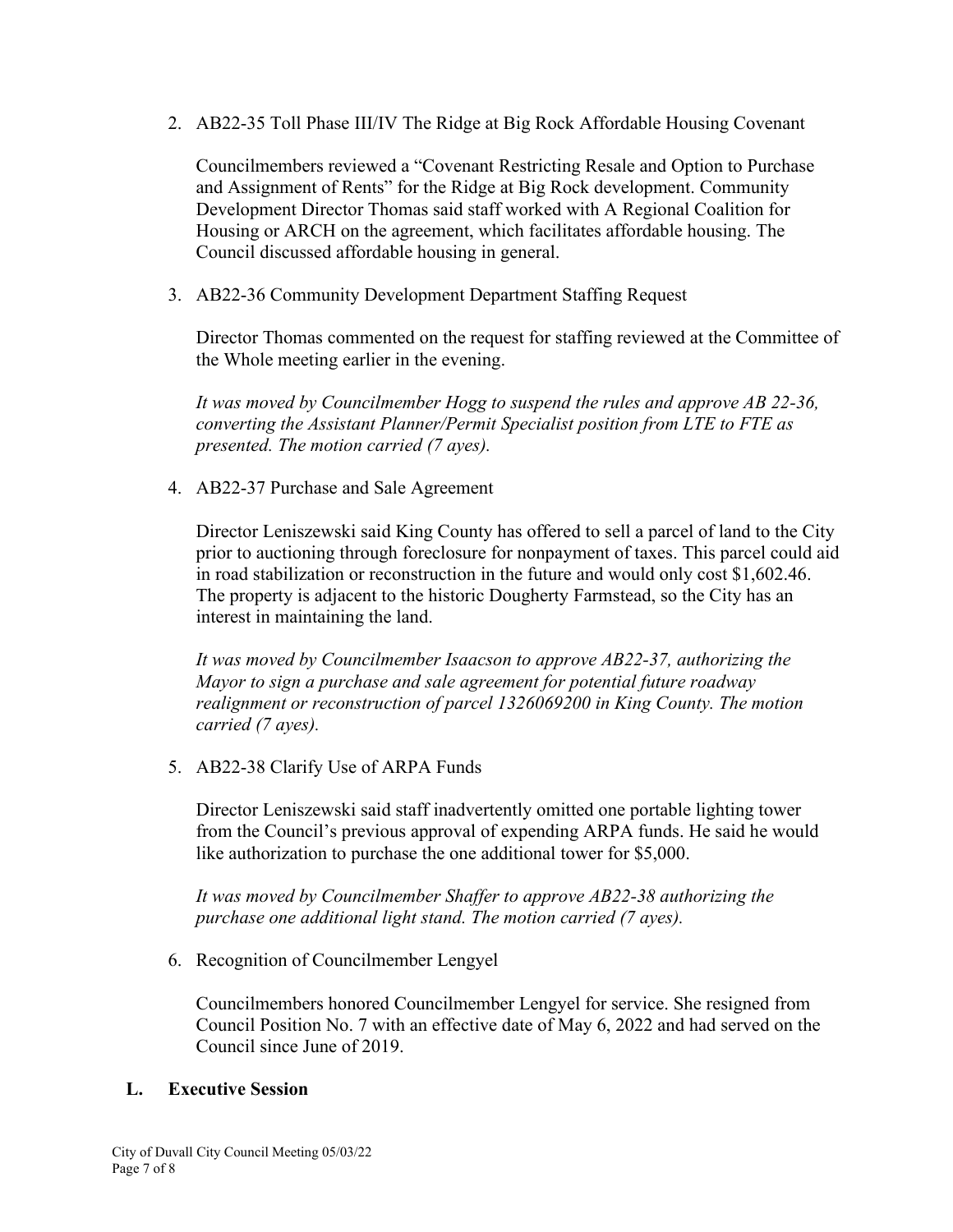No executive session was held.

# **M. Adjournment**

*There being no further business and hearing no objections, Mayor Ockerlander adjourned the meeting at 9:00 p.m.* 

Signed [Amy Ockerlander \(May 20, 2022 14:00 PDT\)](https://na3.documents.adobe.com/verifier?tx=CBJCHBCAABAAppDSYDQVo1L590fwhUuoRiH9q3twNcBC) Amy Ockerlander, Mayor Attest Sara McMillon, City Clerk